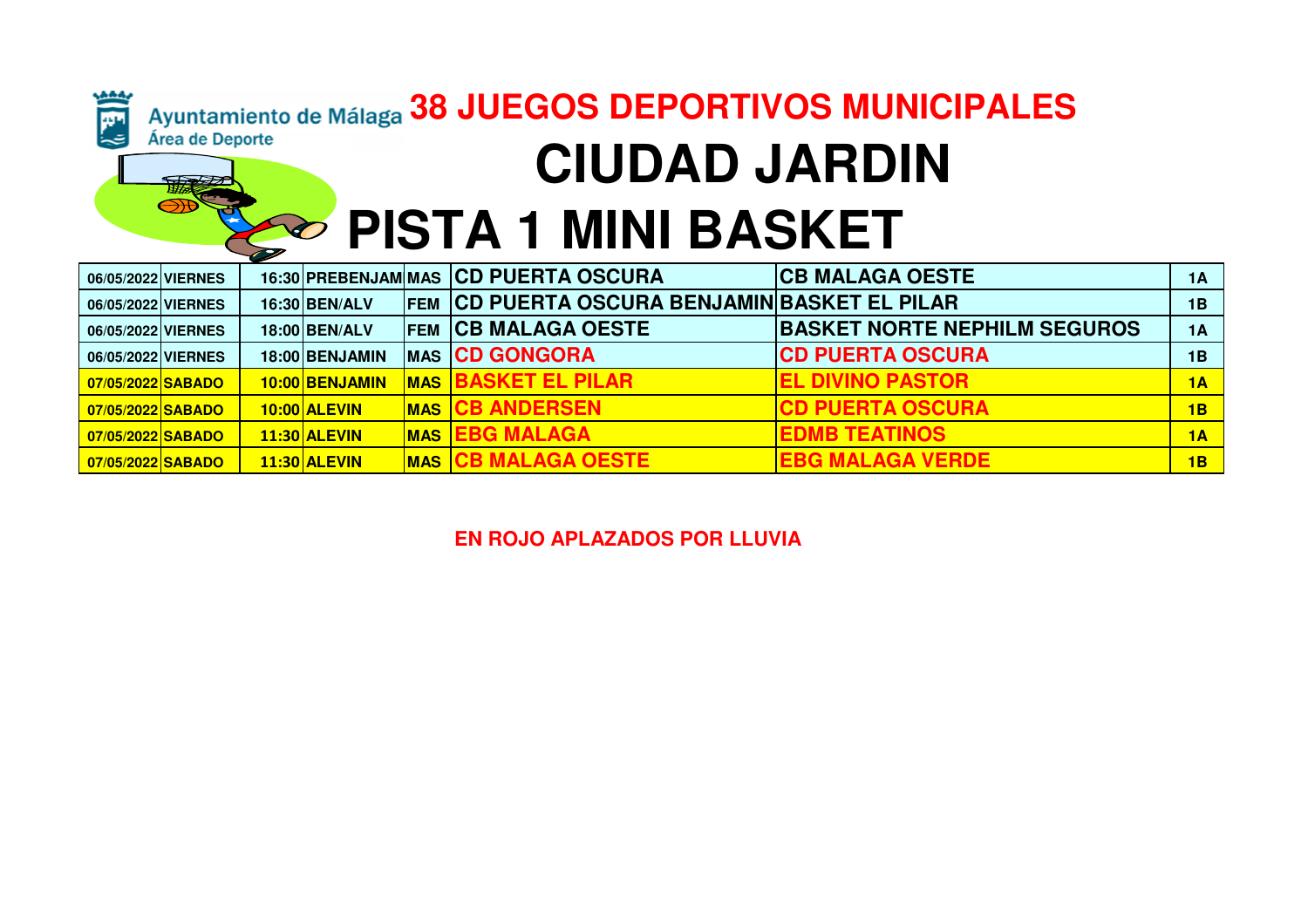

## Ayuntamiento de Málaga 38 JUEGOS DEPORTIVOS MUNICIPALES  **CIUDAD JARDINPISTA 2 FÚTBOL SALA**

| 06/05/2022 VIERNES |  | 16:30 BENJAMIN | <b>IMAS BLAS INFANTE AEDYD</b>                         | <b>PICASSO AEDYD</b>     |
|--------------------|--|----------------|--------------------------------------------------------|--------------------------|
| 06/05/2022 VIERNES |  | 17:30 ALEVIN   | <b>IMAS BLAS INFANTE AEDYD</b>                         | <b>EL DIVINO PASTOR</b>  |
| 06/05/2022 VIERNES |  | 18:30 BENJAMIN | <b>IMAS LICEO FRANCES INTERNACIONAEL DIVINO PASTOR</b> |                          |
| 06/05/2022 VIERNES |  | 19:30 ALEVIN   | <b>IMAS LICEO FRANCES INTERNACIONA PICASSO AEDYD</b>   |                          |
| 07/05/2022 SABADO  |  | 17:00 INFANTIL | <b>MAS LICEO FRANCES INTERNACIONA ASOC NENA PAINE</b>  |                          |
| 07/05/2022 SABADO  |  | 18:00 CADETE   | <b>IMAS AASOC NENA PAINE</b>                           | <b>UD CHURRIANA</b>      |
| 07/05/2022 SABADO  |  | 19:00 ABSOLUTA | <b>MAS AAVV MANGAS VERDES</b>                          | <b>LAS CASITAS ROJAS</b> |

**EN ROJO APLAZADOS POR LLUVIAEN VERDE CAMBIADOS POR CUESTIONES TÉCNICAS**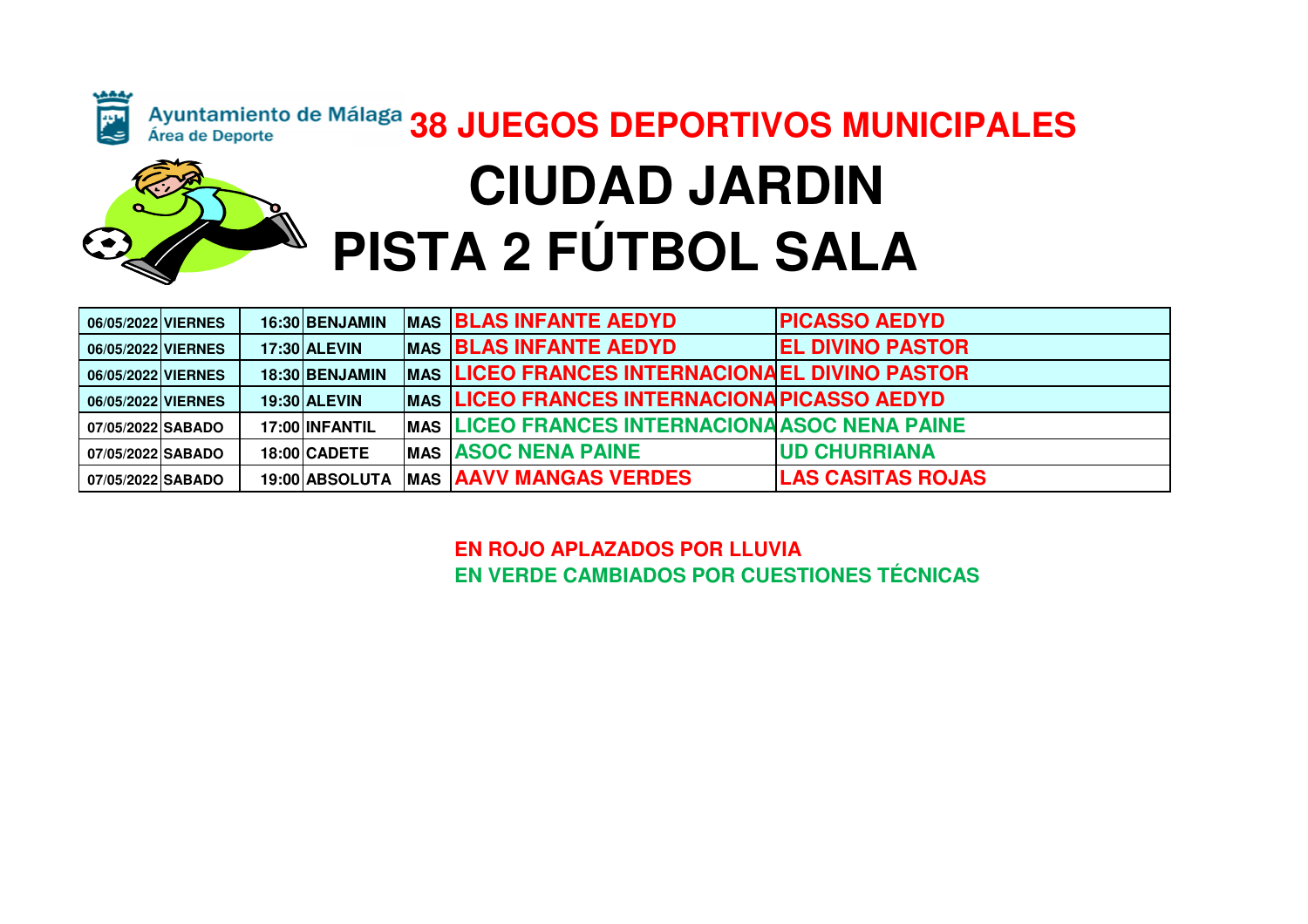

Ayuntamiento de Málaga 38 JUEGOS DEPORTIVOS MUNICIPALES **CIUDAD JARDINPISTA 3 FÚTBOL SALA**

| 06/05/2022 VIERNES |  | 16:30 BENJAMIN | <b>MAS BERNARDOCABELLOFS</b>             | <b>ASOC NENA PAINE</b>              |
|--------------------|--|----------------|------------------------------------------|-------------------------------------|
| 06/05/2022 VIERNES |  |                | 17:30 PREBENJAMIMAS PICASSO MALAGA AEDYD | <b>PICASSO AEDYD</b>                |
| 06/05/2022 VIERNES |  | 18:30 ALEVIN   | <b>MAS AEDYD BLAS INFANTE</b>            | <b>BERNARDOCABELLOFS</b>            |
| 06/05/2022 VIERNES |  | 19:30 ALEVIN   | <b>MAS ASOC NENA PAINE</b>               | <b>GROSS DENTISTAS AT. ROSALEDA</b> |
| 07/05/2022 SABADO  |  | 17:00 INFANTIL | <b>MAS BLAS INFANTE AEDYD</b>            | <b>ALCANTARA AEDYD</b>              |
| 07/05/2022 SABADO  |  | 18:00 ABSOLUTA | MAS <b>VIKINGS</b>                       | <b>ANSIA FUTSAL</b>                 |
| 07/05/2022 SABADO  |  |                | 19:00 ABSOLUTA   MAS   APRABOL FS        | <b>JUVENTUD MALAGUEÑO FUTSAL</b>    |

**EN ROJO APLAZADOS POR LLUVIAEN VERDE CAMBIADOS POR CUESTIONES TÉCNICAS**